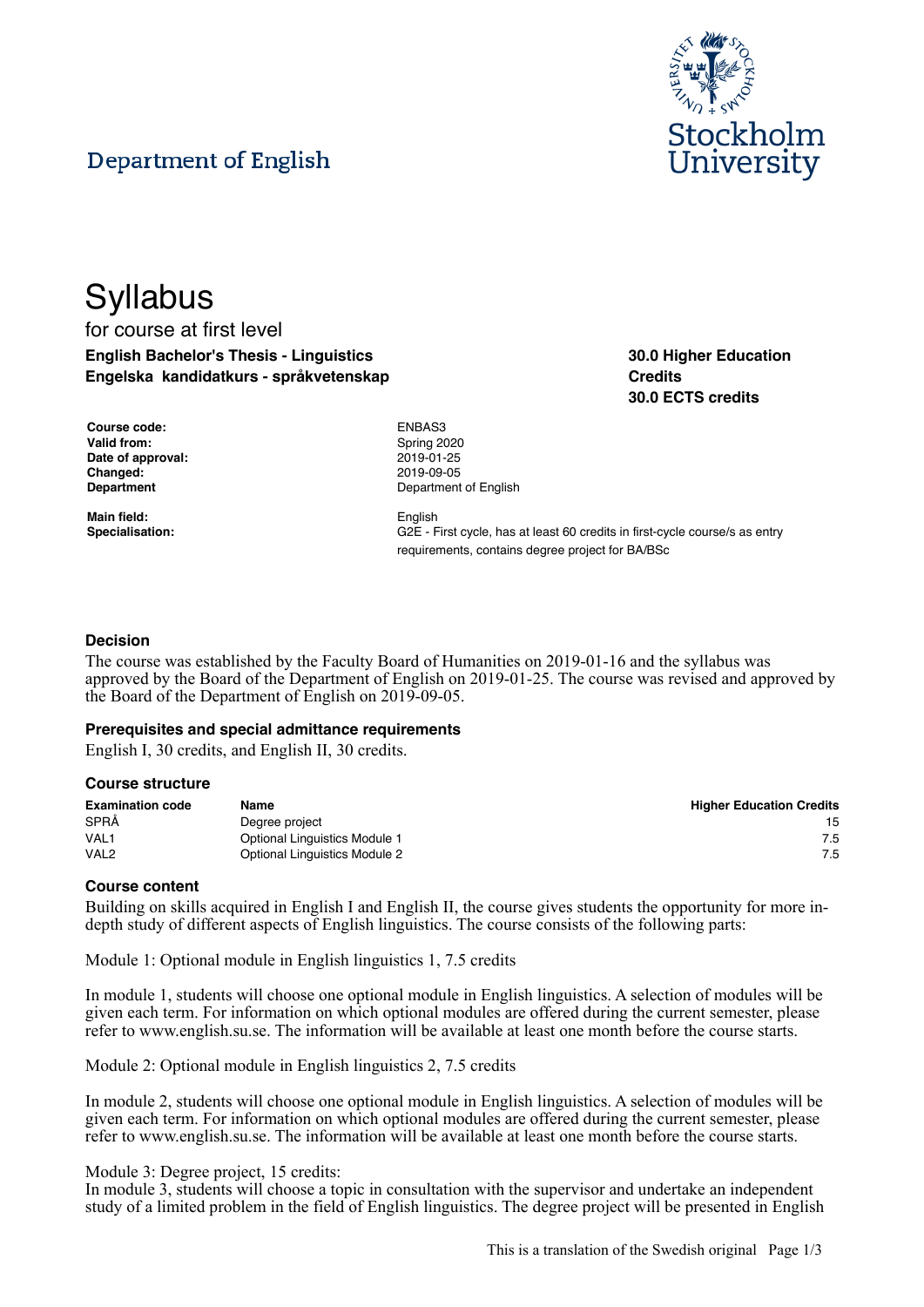in the form of an academic essay, applying generally accepted principles of form, style and reference.

## **Learning outcomes**

Modules 1 and 2:

Upon completion of the module, students are expected to be able to:

- account for the contents of the course literature;
- display the ability to use basic theoretical concepts, analytical models and methods in the field;
- apply these concepts to authentic texts or other language material;
- analyse language material from a theoretical perspective applicable to the field;
- motivate their own analyses in writing in a manner relevant to the field;
- demonstrate a good understanding of written English;
- express themselves in academic English.

Module 3: Upon completion of the module, students are expected to be able to:

- seek, gather, evaluate and critically interpret information that is relevant to a problem within the main field of study;

- independently identify, formulate and use applicable methods to solve problems within the field of English linguistics:

- produce oral and written reports of the study, discussing its aim and results;

- observe recognised principles of research ethics.

## **Education**

Instruction is given in the form of seminars and supervision. The language of instruction is English. For more detailed information, please refer to the course description. The course description will be available at least one month before the course starts.

## **Forms of examination**

a. The course is examined on the basis of:

Modules 1 and 2: Written and oral assignments.

Module 3: The module is examined on the basis of a written degree project, a discussion of the written degree project, and a review of another student's degree project.

The principles for weighting individual assignments are described in the grading criteria. The language of examination is English.

For more detailed information, please refer to the module descriptions. The module descriptions will be available at least one month before the course starts.

b. Grades will be set according to a seven-point scale related to the learning objectives of the course:

- $A = Excellent$
- B= Very good
- $C = Good$
- $D = Satisfactory$
- $E =$  Adequate
- $Fx = Inad$ equate

 $F = \text{Totally Inadequate}$ 

c. Students will be informed of the written grading criteria when the course starts. Any announced grading criteria related to the learning objectives are binding.

d. In order to pass the course, students must receive a grade of E or higher (or G where applicable) on all assignments within each module.

Assignments not submitted on time will not be graded. Students who miss a deadline will be referred to the next examination opportunity.

The letter grades A-E are converted into numbers 5-1 and aggregated to an average grade, which is calculated by weighting the number of higher education credits of each course unit. The final course grade thus constitutes a weighted average of the course units. Standard rules for rounding numbers apply. Transferred modules are excluded from the weighting of the final grade.

e. At least two examination opportunities will be offered for each course. At least one examination opportunity will be offered during a year when the course is not given.